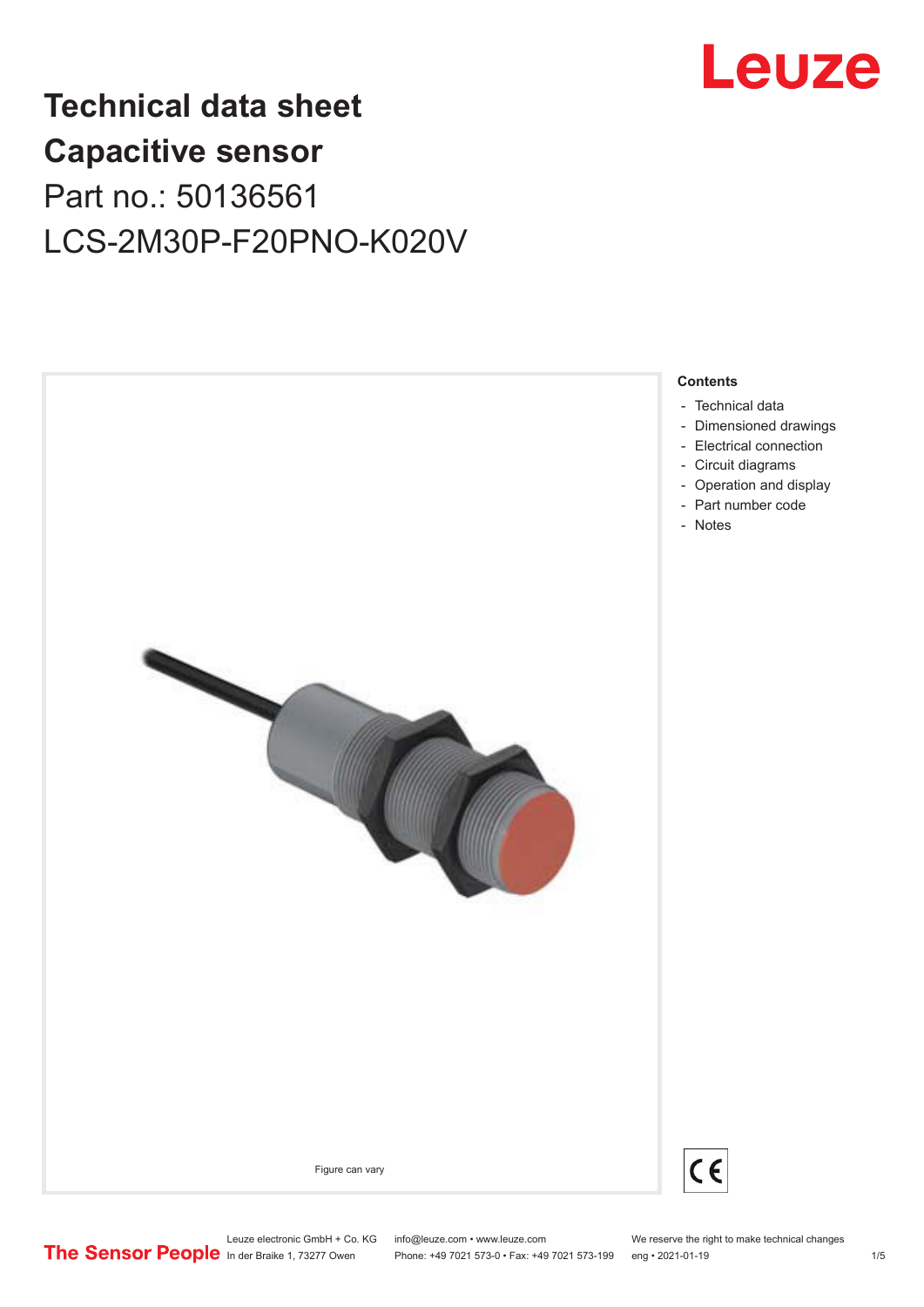## <span id="page-1-0"></span>**Technical data**

# **Leuze**

| <b>Basic data</b>                              |                              |
|------------------------------------------------|------------------------------|
| <b>Series</b>                                  | $LCS-2$                      |
| Switching distance S <sub>n</sub>              | $220$ mm                     |
| Assured switching distance                     | 16.2 mm                      |
|                                                |                              |
| <b>Electrical data</b>                         |                              |
| <b>Protective circuit</b>                      | Polarity reversal protection |
|                                                | Short circuit protected      |
|                                                |                              |
| Performance data                               |                              |
| Supply voltage U <sub>B</sub>                  | 10  30 V, DC                 |
| <b>Residual ripple</b>                         | $010\%$                      |
| <b>Open-circuit current</b>                    | 10 mA                        |
| Temperature drift, max. (in % of S,)           | 10 %                         |
| Repeatability, max. (in % of S.)               | 5 %                          |
| <b>Rated operating current</b>                 | 200 mA                       |
|                                                |                              |
| Outputs                                        |                              |
| Number of digital switching outputs 1 Piece(s) |                              |
|                                                |                              |
| <b>Switching outputs</b><br><b>Type</b>        | Digital switching output     |
| Voltage type                                   | DC                           |
|                                                |                              |
| <b>Switching output 1</b>                      |                              |
| <b>Assignment</b>                              | Connection 1, conductor 2    |
| <b>Switching element</b>                       | <b>Transistor, PNP</b>       |
| <b>Switching principle</b>                     | NO (normally open)           |
| <b>Timing</b>                                  |                              |
| <b>Switching frequency</b>                     | 100 Hz                       |
|                                                |                              |
| <b>Connection</b>                              |                              |
| <b>Number of connections</b>                   | 1 Piece(s)                   |
|                                                |                              |
| <b>Connection 1</b>                            |                              |
| <b>Function</b>                                | Signal OUT                   |
|                                                | Voltage supply               |
| <b>Type of connection</b>                      | Cable                        |
| <b>Cable length</b>                            | 2,000 mm                     |
| <b>Sheathing material</b>                      | <b>PVC</b>                   |
| <b>Number of conductors</b>                    | 3-wire                       |
| Wire cross section                             | $0.35$ mm <sup>2</sup>       |
| <b>Mechanical data</b>                         |                              |
| Design                                         | Cylindrical                  |
| <b>Thread size</b>                             | M30 x 1.5 mm                 |
| Dimension (Ø x L)                              | 30 mm x 85 mm                |
| <b>Type of installation</b>                    | Embedded                     |
| <b>Housing material</b>                        | Plastic                      |
| <b>Plastic housing</b>                         | Polybutylene (PBT)           |
| Sensing face material                          | Plastic, Polybutylene (PBT)  |
| <b>Cover material</b>                          | Plastic, Polybutylene (PBT)  |
|                                                |                              |
| <b>Operation and display</b>                   |                              |
| Type of display                                | LED                          |

| Type of display                     | I FD                    |
|-------------------------------------|-------------------------|
| <b>Number of LEDs</b>               | 1 Piece(s)              |
| <b>Operational controls</b>         | Multiturn potentiometer |
| Function of the operational control | Sensitivity adjustment  |
| Switching distance, adjustable      | Yes                     |

| I FD                    |
|-------------------------|
| 1 Piece(s)              |
| Multiturn potentiometer |
| Sensitivity adjustment  |
| Yes                     |

| <b>Environmental data</b>           |               |
|-------------------------------------|---------------|
| Ambient temperature, operation      | $-2570 °C$    |
| <b>Certifications</b>               |               |
|                                     |               |
| Degree of protection                | IP 67         |
| <b>Protection class</b>             | Ш             |
| <b>Standards applied</b>            | IEC 60947-5-2 |
| <b>Correction factors</b>           |               |
|                                     |               |
| Acetone                             | 0.75          |
| <b>Acrylic resin</b>                | 0.10.25       |
| Alcohol                             | 0.85          |
| Ammonia                             | 0.70.85       |
| Aniline                             | 0.4           |
| <b>Gasoline</b>                     | 0.1           |
| <b>Celluloid</b>                    | 0.15          |
| Liquid chlorine                     | 0.1           |
| <b>Ebonite</b>                      | 0.15          |
| <b>Epoxy resin</b><br>Crude oil     | 0.150.35      |
|                                     | 0.05          |
| <b>Ethanol</b>                      | 0.85<br>0.93  |
| Ethylene glycol                     | 0.35          |
| Freon R22 and 502 (liquid)<br>Grain | 0.150.3       |
| Glass                               | 0.20.55       |
| Glycerin                            | 0.98          |
| <b>Rubber</b>                       | 0.150.9       |
| Wood, wet                           | 0.60.85       |
| Wood, dry                           | 0.10.4        |
| <b>Carbon dioxide</b>               | 0             |
| Air                                 | $\Omega$      |
| <b>Marble</b>                       | 0.5           |
| Flour                               | 0.05          |
| <b>Melamine resin</b>               | 0.250.55      |
| <b>Milk powder</b>                  | 0.2           |
| <b>Nylon</b>                        | 0.20.3        |
| Oil-containing paper                | 0.25          |
| Paper                               | 0.1           |
| Polyamide                           | 0.3           |
| Polyester resin                     | 0.150.5       |
| Pressboard                          | 0.10.3        |
| <b>PTFE</b>                         | 0.1           |
| <b>Quartz glass</b>                 | 0.2           |
| Salt                                | 0.35          |
| Sand                                | 0.150.3       |
| Water                               | 1             |
| <b>Cement dust</b>                  | 0.25          |
| Sugar                               | 0.15          |
|                                     |               |
| <b>Classification</b>               |               |
| <b>Customs tariff number</b>        | 85365019      |
| eCl@ss 5.1.4                        | 27270102      |
| eCl@ss 8.0                          | 27270102      |
| eCl@ss 9.0                          | 27270102      |
| eCl@ss 10.0                         | 27270102      |
| eCl@ss 11.0                         | 27270102      |
| <b>ETIM 5.0</b>                     | EC002715      |
| <b>ETIM 6.0</b>                     | EC002715      |
| <b>ETIM 7.0</b>                     | EC002715      |

Leuze electronic GmbH + Co. KG info@leuze.com • www.leuze.com We reserve the right to make technical changes<br>
The Sensor People in der Braike 1, 73277 Owen Phone: +49 7021 573-0 • Fax: +49 7021 573-199 eng • 2021-01-19

Phone: +49 7021 573-0 • Fax: +49 7021 573-199 eng • 2021-01-19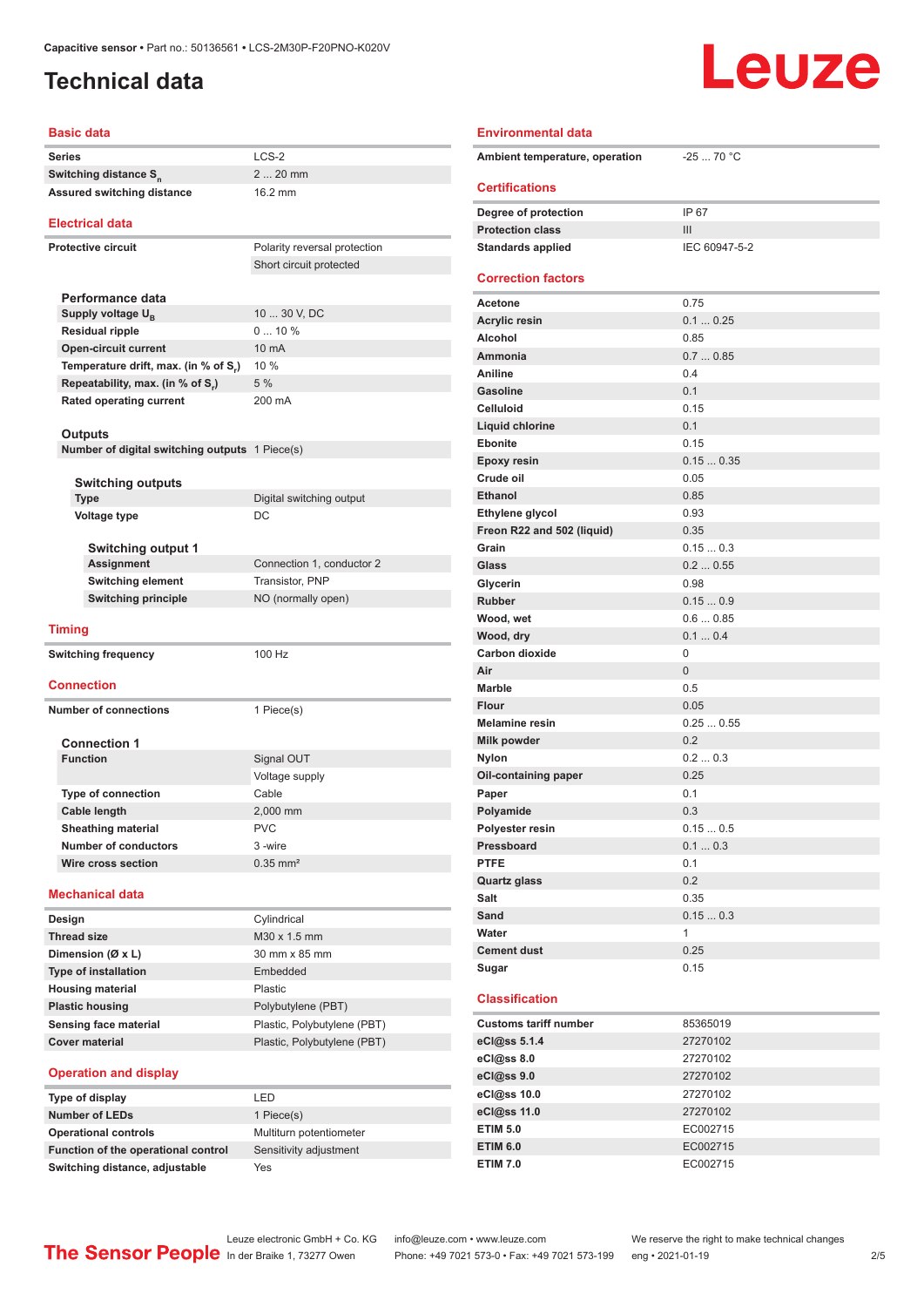## <span id="page-2-0"></span>**Dimensioned drawings**

All dimensions in millimeters



## **Electrical connection**

### **Connection 1**

| <b>Function</b>             | Signal OUT             |
|-----------------------------|------------------------|
|                             | Voltage supply         |
| Type of connection          | Cable                  |
| Cable length                | 2,000 mm               |
| <b>Sheathing material</b>   | <b>PVC</b>             |
| <b>Number of conductors</b> | 3-wire                 |
| Wire cross section          | $0.35$ mm <sup>2</sup> |
|                             |                        |

## **Conductor color Conductor assignment**

| <b>Brown</b> | 10 - 30 V DC |
|--------------|--------------|
| <b>Black</b> | OUT          |
| <b>Blue</b>  | <b>GND</b>   |

### Leuze electronic GmbH + Co. KG info@leuze.com • www.leuze.com We reserve the right to make technical changes<br>
The Sensor People in der Braike 1, 73277 Owen Phone: +49 7021 573-0 • Fax: +49 7021 573-199 eng • 2021-01-19 Phone: +49 7021 573-0 • Fax: +49 7021 573-199 eng • 2021-01-19 3/5

**Leuze**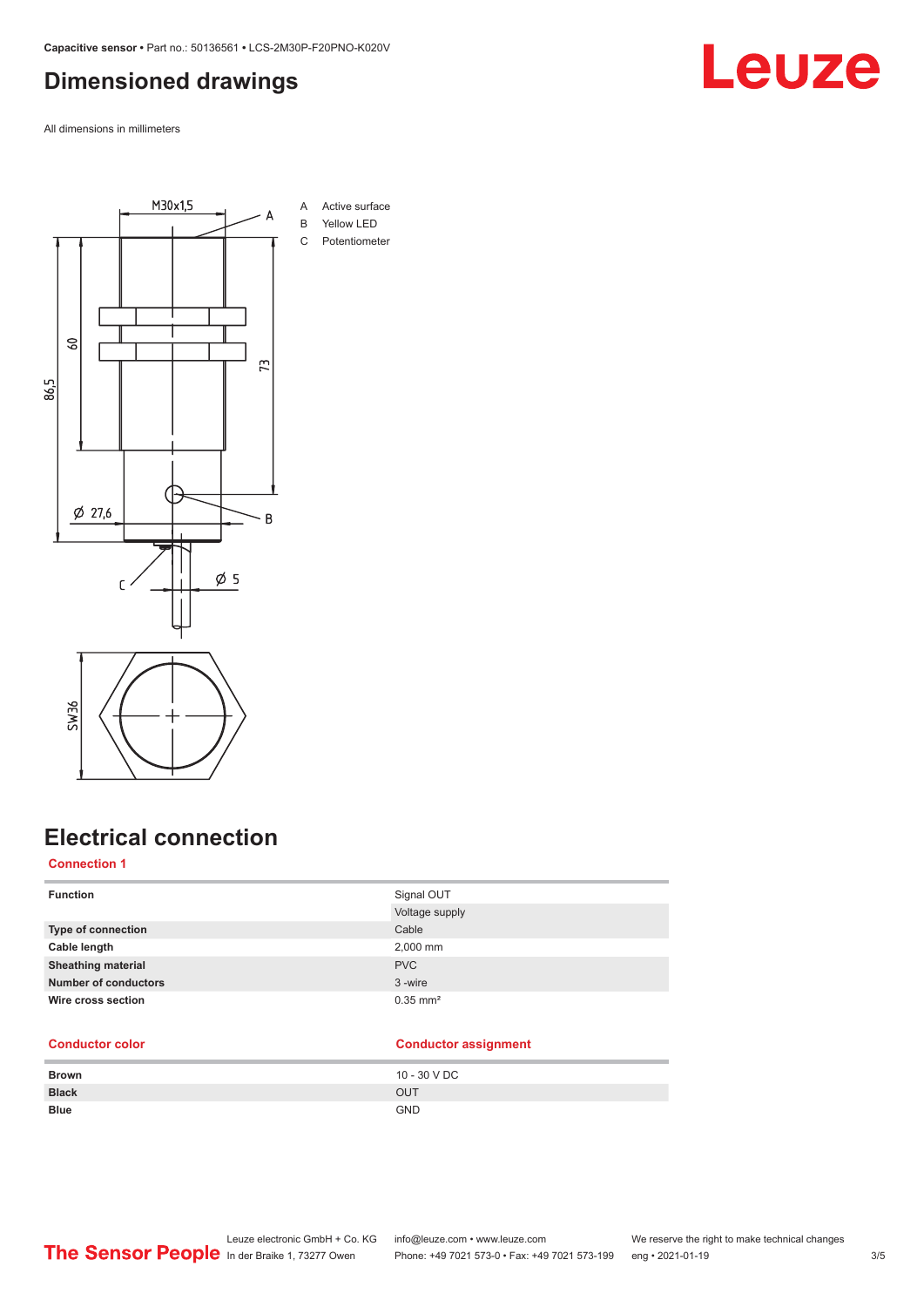## <span id="page-3-0"></span>**Circuit diagrams**





## **Operation and display**



**1** Yellow, continuous light Switching output/switching state

## **Part number code**

Part designation: **LCS-ABBBC-DDDEFF-GHHHIJJJ KK**

| <b>LCS</b>  | <b>Operating principle</b><br>LCS: capacitive sensor                                                                                                                                                                                                                                                                                                                                                                                                                                                                                                                                                                                                                                                                                                                                                                       |
|-------------|----------------------------------------------------------------------------------------------------------------------------------------------------------------------------------------------------------------------------------------------------------------------------------------------------------------------------------------------------------------------------------------------------------------------------------------------------------------------------------------------------------------------------------------------------------------------------------------------------------------------------------------------------------------------------------------------------------------------------------------------------------------------------------------------------------------------------|
| A           | <b>Series</b><br>1: series 1 "Extended"<br>2: series 2 "Advanced"                                                                                                                                                                                                                                                                                                                                                                                                                                                                                                                                                                                                                                                                                                                                                          |
| <b>BBB</b>  | Design<br>M12: series with M12 x 1 external thread<br>M <sub>18</sub> : series with M <sub>18</sub> x 1 external thread<br>M30: series with M30 x 1.5 external thread<br>Q40: series in cubic design, length 40 mm<br>Q54: series in cubic design, length 54 mm                                                                                                                                                                                                                                                                                                                                                                                                                                                                                                                                                            |
| $\mathbf c$ | <b>Housing material</b><br>B: brass<br>M: metal<br>P: plastic/PBT<br>T: PTFE                                                                                                                                                                                                                                                                                                                                                                                                                                                                                                                                                                                                                                                                                                                                               |
| <b>DDD</b>  | Measurement range / type of installation<br>F03: typ. range limit 3.0 mm / embedded installation<br>F04: typ. range limit 4.0 mm / embedded installation<br>F05: typ. range limit 5.0 mm / embedded installation<br>F06: typ. range limit 6.0 mm / embedded installation<br>F08: typ. range limit 8.0 mm / embedded installation<br>F10: typ. range limit 10.0 mm / embedded installation<br>F15: typ. range limit 15.0 mm / embedded installation<br>F20: typ. range limit 20.0 mm / embedded installation<br>N06: typ. range limit 6.0 mm / non-embedded installation<br>N08: typ. range limit 8.0 mm / non-embedded installation<br>N15: typ. range limit 15.0 mm / non-embedded installation<br>N25: typ. range limit 25.0 mm / non-embedded installation<br>N30: typ. range limit 30.0 mm / non-embedded installation |
| E           | <b>Output function</b><br>B: NC and NO contact<br>N: NPN<br>P: PNP                                                                                                                                                                                                                                                                                                                                                                                                                                                                                                                                                                                                                                                                                                                                                         |
| FF          | Switching<br>NC: normally closed contact<br>NO: normally open contact<br>NP: programmable                                                                                                                                                                                                                                                                                                                                                                                                                                                                                                                                                                                                                                                                                                                                  |
| G           | <b>Connection cable</b><br>$K:$ cable<br>n/a: no cable                                                                                                                                                                                                                                                                                                                                                                                                                                                                                                                                                                                                                                                                                                                                                                     |
| HHH         | Cable length<br>020: length 2,000 mm<br>003: length 300 mm<br>n/a: no cable                                                                                                                                                                                                                                                                                                                                                                                                                                                                                                                                                                                                                                                                                                                                                |